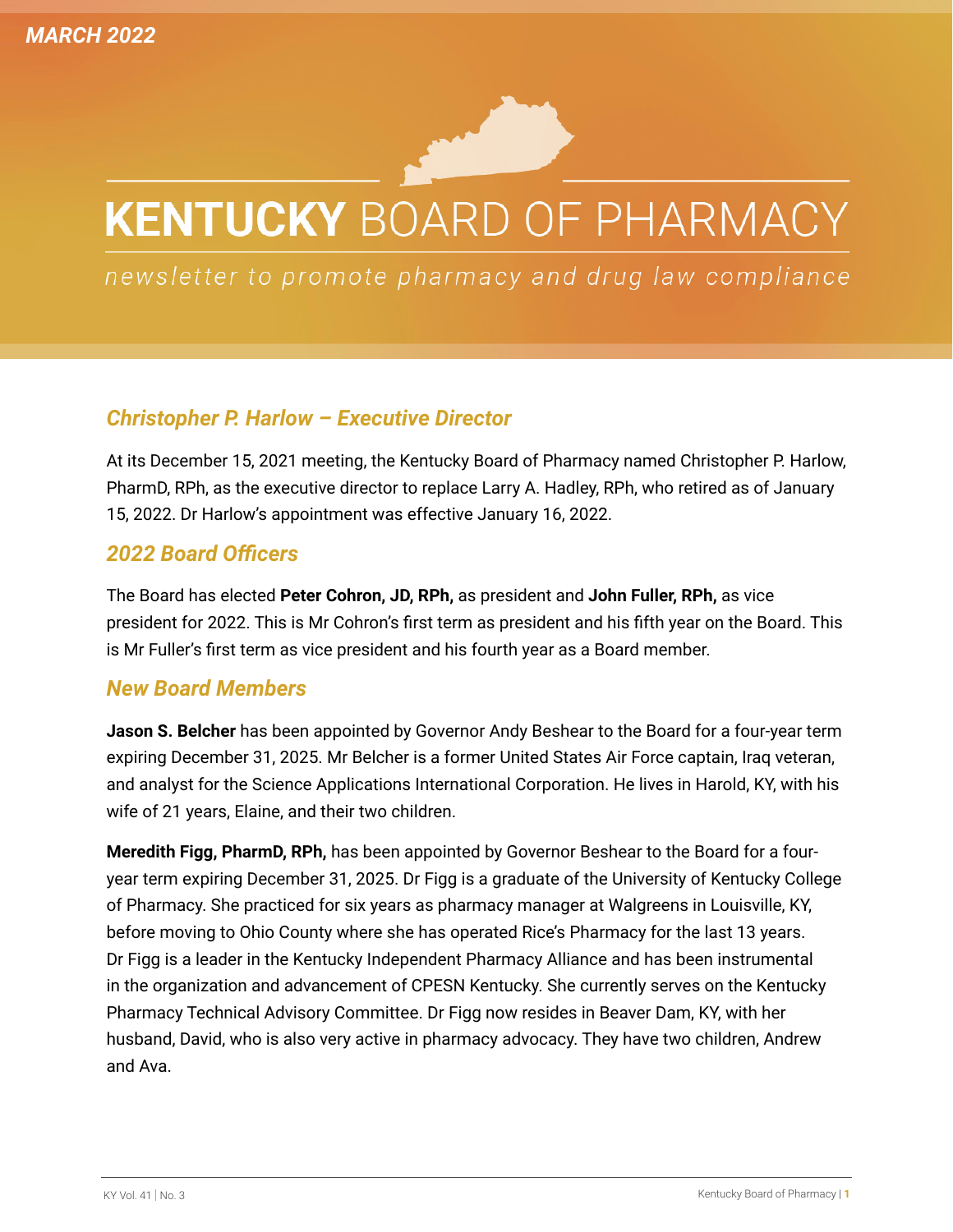**Anthony Tagavi, PharmD, JD, RPh,** has been appointed by Governor Beshear to the Board, filling a vacancy that expires on January 1, 2025. Dr Tagavi is a graduate of both the University of Kentucky College of Pharmacy (2006) and College of Law (2009). He currently works for University of Kentucky HealthCare as the director of retail and community pharmacies. Dr Tagavi is a member of the Kentucky Bar Association, the Kentucky Pharmacists Association, and the Kentucky Society of Health-System Pharmacists. Dr Tagavi resides in Lexington, KY, with his wife, Paige.

# *2022 Board Calendar*

| $\cdot$ March 30, 2022 | • August 31, 2022        |
|------------------------|--------------------------|
| • June 1, 2022         | $\cdot$ October 26, 2022 |
| $\cdot$ July 27, 2022  | • November 30, 2022      |

Meetings are held virtually until pandemic restrictions are lifted and begin at 9 am. Pharmacists and the public are invited to attend.

# *New KASPER Functionality*

#### *Information in this article is provided by the Kentucky Office of Inspector General.*

The Office of Inspector General is excited to announce the rollout of the first phase of Direct Messaging. Direct Messaging is a secure way to communicate within the Kentucky All Schedule Prescription Electronic Reporting (KASPER) system. This first phase focuses on mass communications to all or a specific subset of KASPER users and their delegates. These communications may include educational information, statutory or regulatory updates, and alert notifications regarding diversion and prescription forgeries.

Prescribers and their delegates will receive an email notification that a message is available in KASPER. Messages can be viewed by logging in to KASPER, clicking on the Direct Messaging tab, and viewing new messages in the inbox. To ensure that you will receive these notifications, please confirm that your email address in KASPER is up to date.

For more information on Direct Messaging, register for a webinar on KASPER Direct Messaging Basics or email [eKASPERHelp@ky.gov.](mailto:eKASPERHelp@ky.gov)

## *APhA and NASPA Launch Confidential Portal for Pharmacy Personnel to Report Their Experiences in the Workplace*

The [American Pharmacists Association \(APhA\) a](https://pharmacist.com/)nd the [National Alliance of State Pharmacy](https://naspa.us/)  [Associations \(NASPA\)](https://naspa.us/) announced the launch of the first confidential reporting mechanism of its kind to collect anonymous reports from pharmacists, pharmacy technicians, and student pharmacists about their positive and negative experiences in the pharmacy workplace.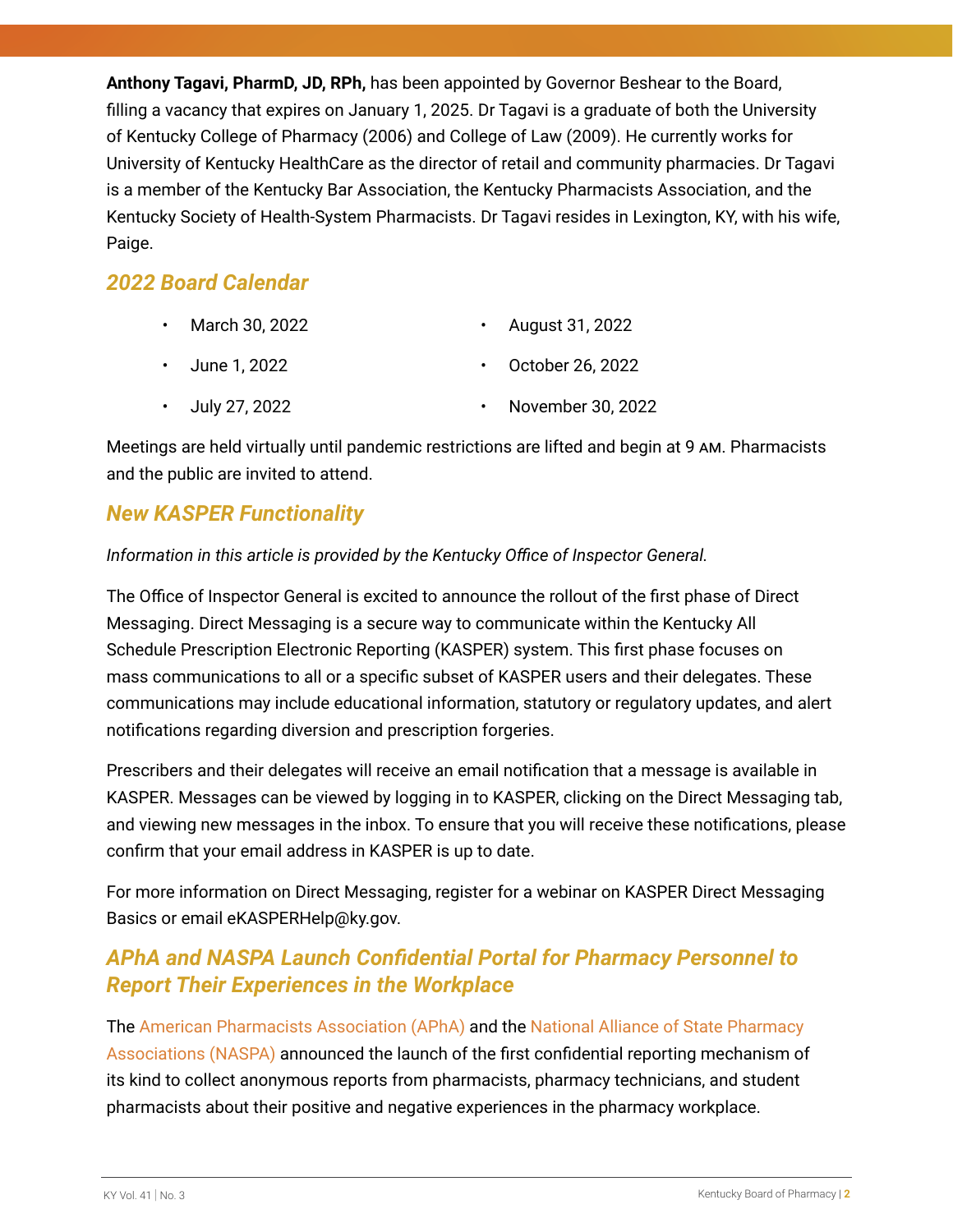The Pharmacy Workplace and Well-being Reporting (PWWR) portal was developed in response to the desire by pharmacy personnel across many practice settings for a venue to address workplace concerns and suggest improvements without fear of retribution. The reports will be collected and analyzed by the Alliance for Patient Medication Safety, a federally recognized patient safety organization, to help tell a collective, powerful story to spark change and improvement in pharmacy personnel well-being and patient safety. The information collected is protected by the confidentiality and privilege provisions of the Patient Safety and Quality Improvement Act of 2005. Submissions to the PWWR cannot be disclosed or subpoenaed and are not subject to discovery in a legal proceeding.

"Pharmacists and pharmacy personnel workplace issues and their relationship to personal wellbeing continue to be a critical, complex issue across all practice settings," said APhA President Sandra Leal, PharmD, MPH, FAPhA, CDCES. "In recent decades, considerable work has been done to identify and understand medication errors, including near misses, and characterize the root causes. What has been lacking in the research is a critical examination of workplace factors and solutions to determine how they affect pharmacy personnel well-being and patient safety."

"Pharmacists have asked for a way to discuss these issues without fear of retribution. They want to learn about solutions colleagues have instituted to make real changes in their pharmacy practice to better take care of their patients," said Garth Reynolds, BSPharm, RPh, MBA, president of NASPA. "PWWR was developed by APhA and NASPA to address their request. What is learned from their positive and negative experiences and solutions can serve as the foundation of best practices, education, and recommendations to enhance the pharmacy workplace, patient safety, and pharmacy personnel well-being."

## *Biosimilar Substitution Notification Requirement*

Recently, Food and Drug Administration (FDA) has approved interchangeable biosimilar products for popular brand-name biological products, including Lantus® and Humira®. To be considered interchangeable, a biosimilar product must be structurally highly similar to the reference biological product; have no clinically meaningful differences in terms of safety, purity, and potency; and demonstrate the ability to produce the same clinical result as the referenced biological product in any patient. FDA maintains and publishes the *Purple Book: Lists of Licensed Biological Products with Reference Product Exclusivity and Biosimilarity or Interchangeability Evaluations* ("Purple Book") with the acceptable interchangeable products.

Per Kentucky Revised Statute (KRS) 217.822, pharmacists receiving prescriptions for brandname biological products must dispense a lower-priced interchangeable biological product if one is in stock. Patients and practitioners may request that pharmacists dispense the brand-name biological product. If the interchangeable biological product is dispensed, pharmacists or their